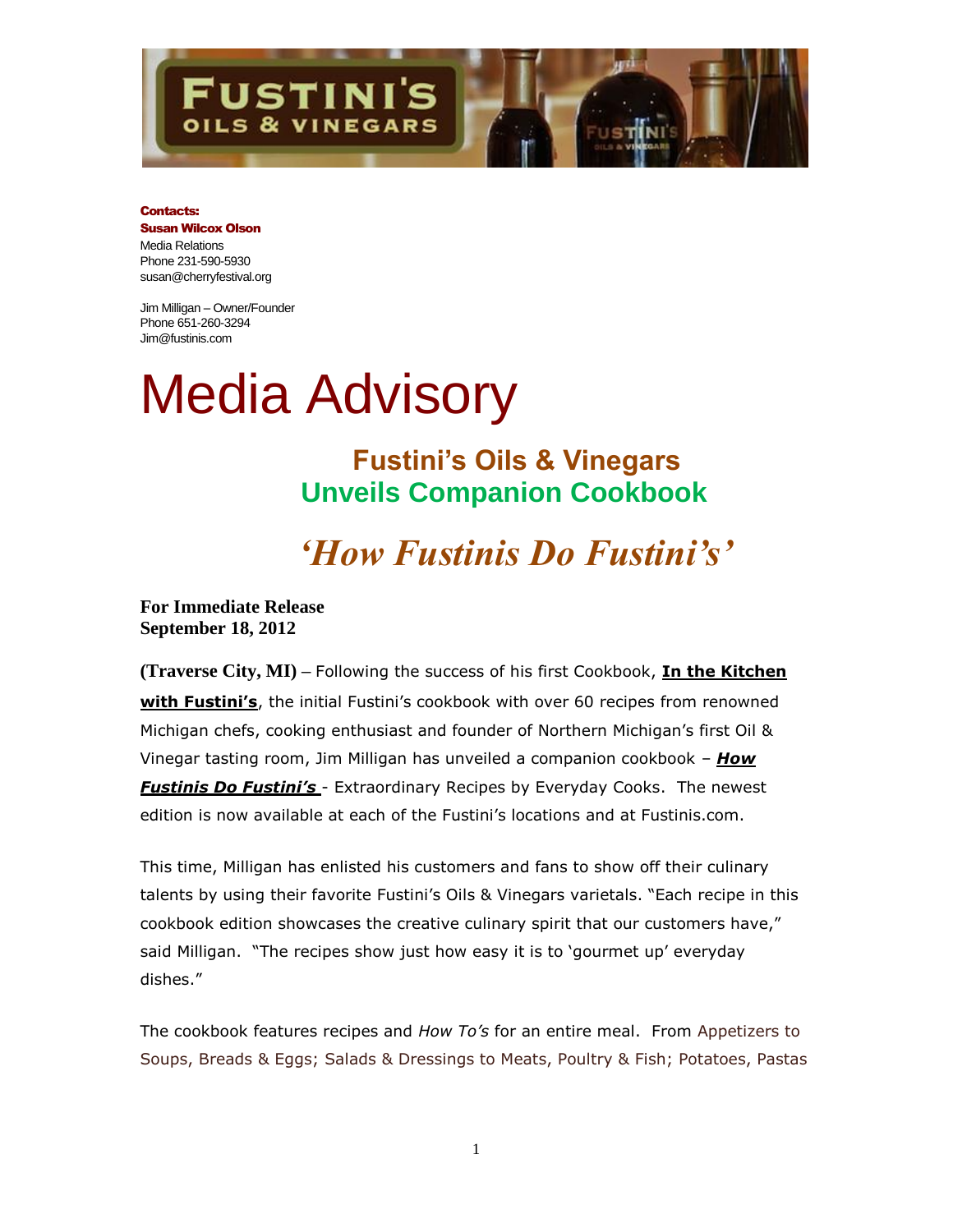& Grains; Vegetables; and Desserts. 30 different oils and 30 different vinegars are used throughout the cookbook.

When pouring over the many recipes submitted by *Fustinis* (those who love to cook with Fustini's Oils & Vinegars), Milligan quickly realized that his fans enjoy foods that pack a flavor punch. He noted, for example, how often they use robust-tasting cheeses  $-$  among them goat cheese, gorgonzola, feta and Gruyere  $-$  as well as pungent herbs and spices like rosemary, cilantro, tarragon, curry, cinnamon and cayenne.

Fustini's aren't afraid of trying unexpected combinations, for example, strawberries and salmon, romaine lettuce and coconut, and duck and fig. They are enamored of a wide variety of vegetables — including kale, broccolini, fennel, beets, jicama and Brussels sprouts — and fruits, such as apples, pears, melons, raspberries, cherries and all kinds of citrus. Many Fustinis have a taste in starches that goes way beyond potatoes and pasta to encompass wild rice, brown rice, couscous and  $-$  especially  $$ quinoa!

And while Fustinis incorporated a wide variety of Fustini's products into their recipes, it was also obvious to Milligan that there are a few favorites across the board, including Garlic EVOO, White Truffle EVOO and Tuscan Herb EVOO as well as Traditional 18 Year Balsamic, Serrano Honey Vinegar and Champagne Vinegar.

In short, the Fustinis recipes have a level of sophistication that is rare in cookbooks compiled from recipes submitted by home cooks. Additionally, there are practical notes about using the cookbook, ideas that are rarely incorporated into a cookbook. A few practical notes that users of the book will enjoy include:

• An index page for recipes using Fustini's oils and vinegars.

• A feature offering a general overview of the flavor profiles and pairing ideas for all of the oils and vinegars. Several new products have been added since the first cookbook.

• The book also includes techniques for using oils and vinegars in food preparation. "How to" marinate, emulsify, carmalize, sauté, deglaze and reduce.

In Celebration of the arrival of How Fustinis Do Fustini's, each of the four Fustini's Oils & Vinegars locations will offer a special day for shoppers to meet founder Jim Milligan, have their cookbook personally signed, and enjoy special savings on products throughout the store including two bottles and a signed cookbook for \$49.95.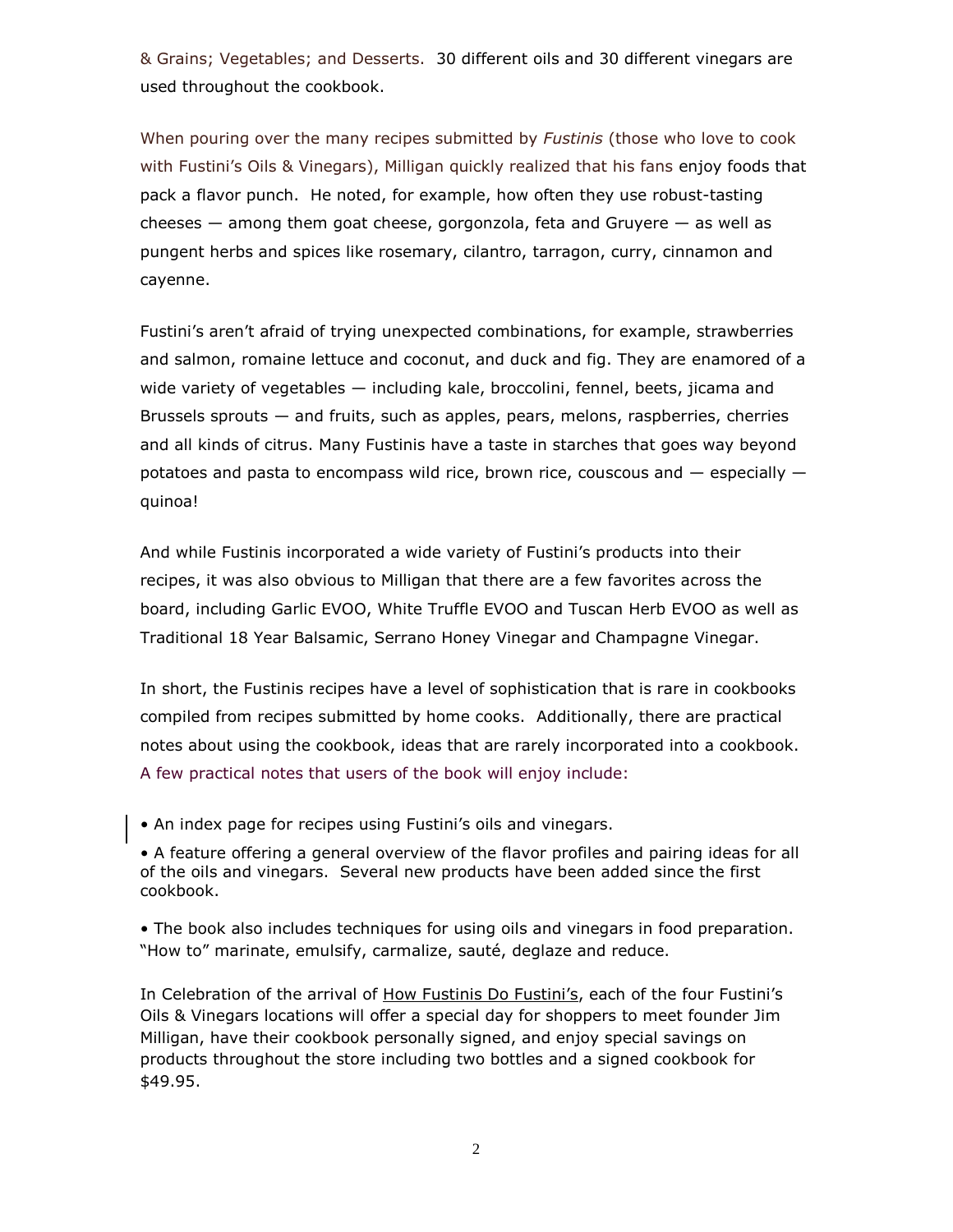Additionally, with your help Fustini's Oils & Vinegars will donate 15% of total sales that day to a Michigan non-profit.

Each Cookbook Signing event will run from 2 p.m. to 6 p.m. and are slated for the following dates:

Oct. 9 - Kerrytown in Downtown Ann Arbor to benefit Food Gathers of Ann Arbor

Oct. 10 - 8<sup>th</sup> Street in Downtown Holland to benefit Hospice of Holland

Oct. 11 – Front Street Downtown Traverse City to benefit Food Rescue of Northwest Michigan

Oct. 12 – Howard Street Downtown Petoskey to benefit Habitat for Humanity

**● ● ● ●**

# **The story of Fustini's Oils & Vinegars… Inception and growth is one of a love of great foods, impeccable timing, and a collection of wonderful people.**

The company was founded by Jim and Lane Milligan, who lived in Minneapolis/St. Paul and took frequent family vacations to the beautiful resort town of Traverse City, Michigan. Like many others before them, the Milligans fell in love with northern Michigan and hoped to "someday" settle down there.

At the same time, the foodie explosion was well underway. By 2007, the Food Network, celebrity chefs, and bestselling cookbooks had captured America's imagination; cooking enthusiasts and the uninitiated alike were embracing new flavors and artisan brands. And, the fantastic combination of tasty AND healthy balsamic vinegars and extra virgin olive oils were getting noticed.

Soon it all came together: Jim Milligan eyed retirement from his career in international business at 3M and then Imation Corporation, and Traverse City became a more viable option. Throughout his travels, Jim had experienced oil and vinegar tasting shops Europe and began his planning to bring the idea to the States. In Italy, "Fustini" are the stainless steel containers in which olive oils and vinegars are stored and dispensed. The Italian word was adopted as the store name. In May 2008, Fustini's Oils & Vinegars opened its doors on Front Street in downtown Traverse City and soon developed a core following, led by local restaurateurs like Dave Denison at Amical, Mike Conner at Apache Trout Grill, and Phil of Phil's on Front.

Only months after opening, it became apparent that flavoring foods with healthy oils and vinegars had taken hold; people were trying new flavors in the tasting room, asking for Fustini's by name in restaurants, and restocking their supplies online. Business grew steadily and soon Liz Lancashire was hired to lead Traverse City operations.

The following summer, a dynamic downtown Petoskey location was opened, with Charlene Hunt appointed as manager. The third store, located in Holland, Michigan, opened just two days before the April 2010 Tulip Time Festival, a time of local